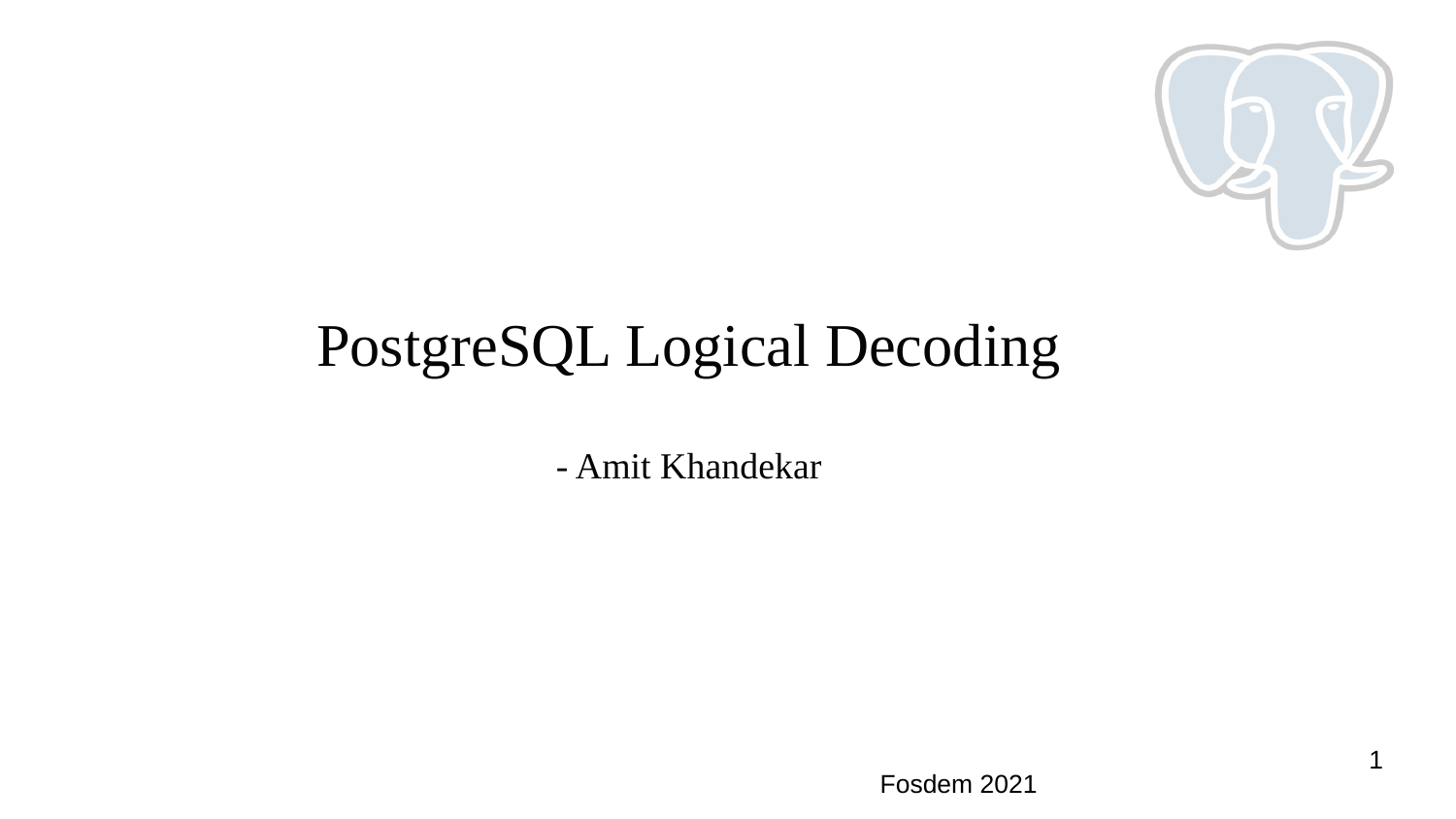## What is Logical Decoding



- ➢ Extracting db changes as they occur, in a simple format that can be interpreted by an external entity.
- ➢ Outside PostgreSQL, it is also called log-based change data capture (CDC)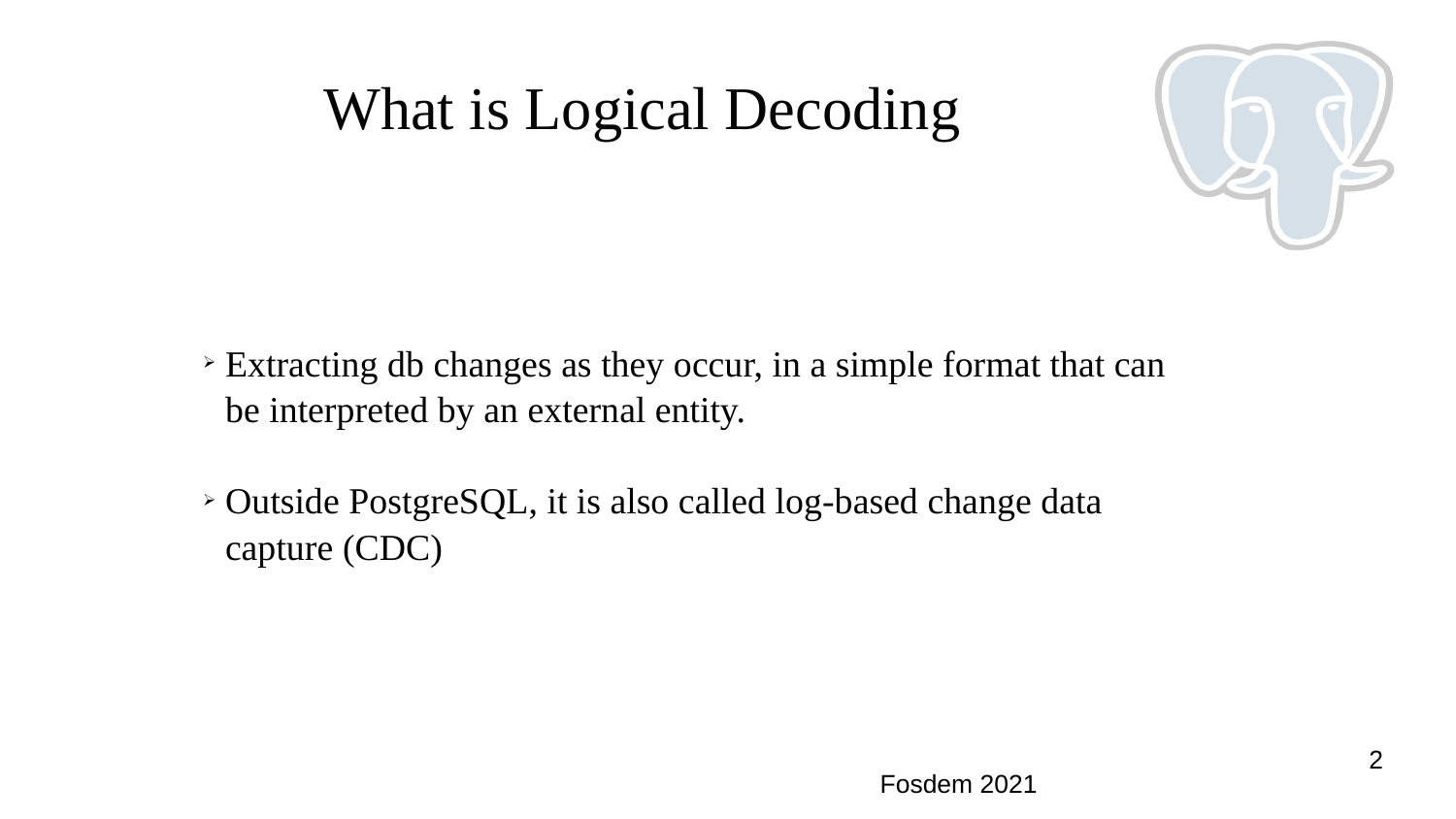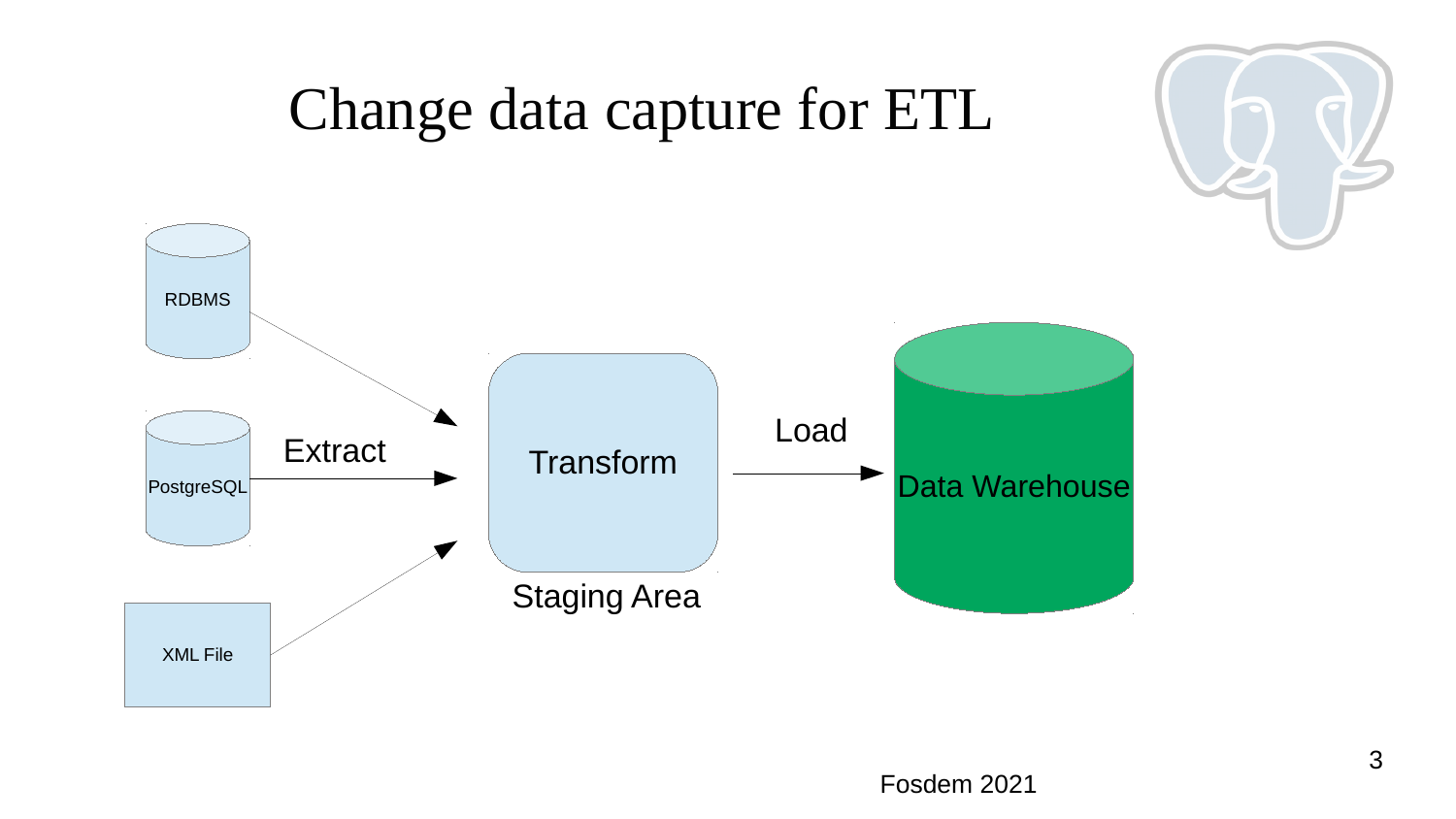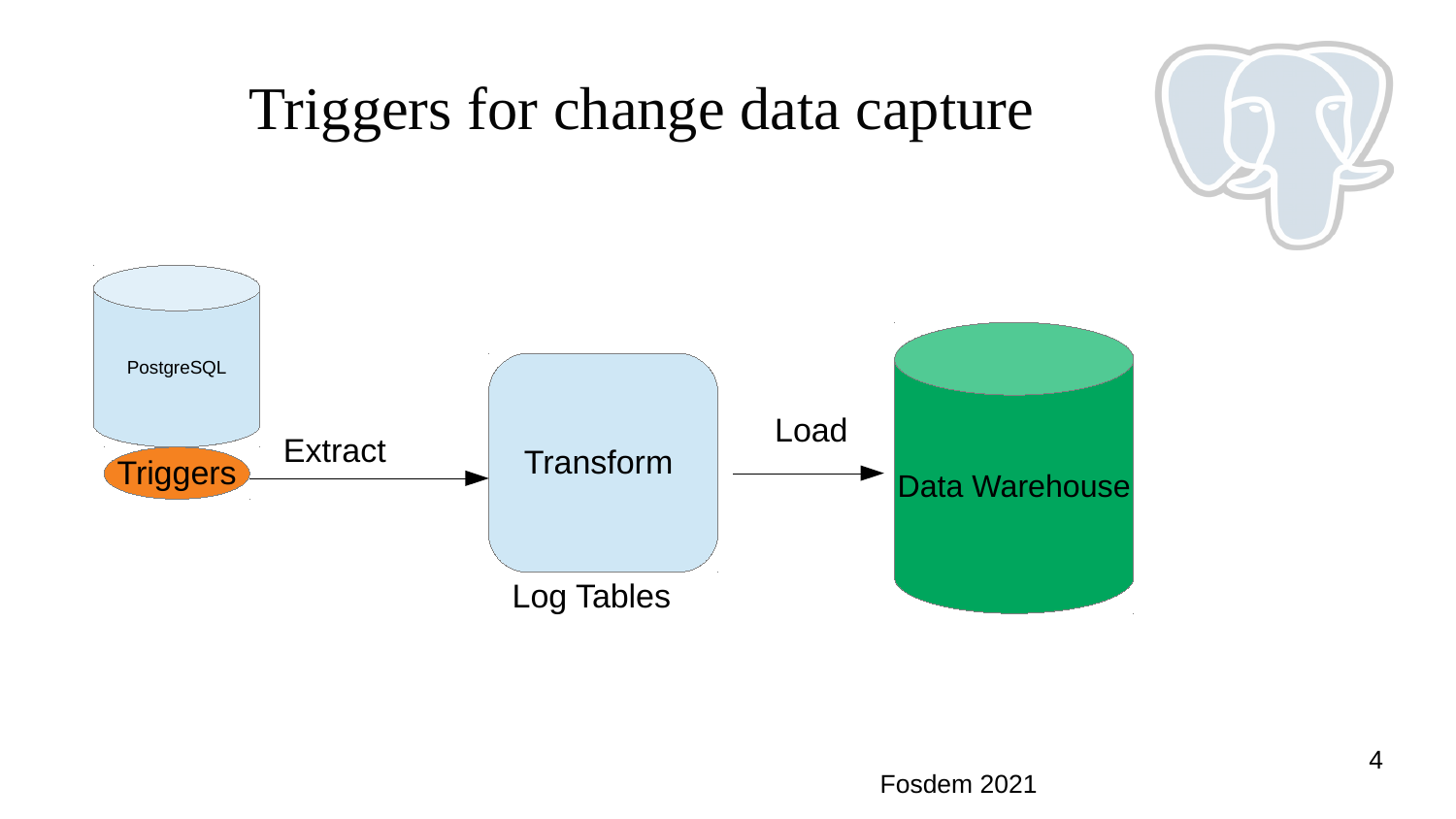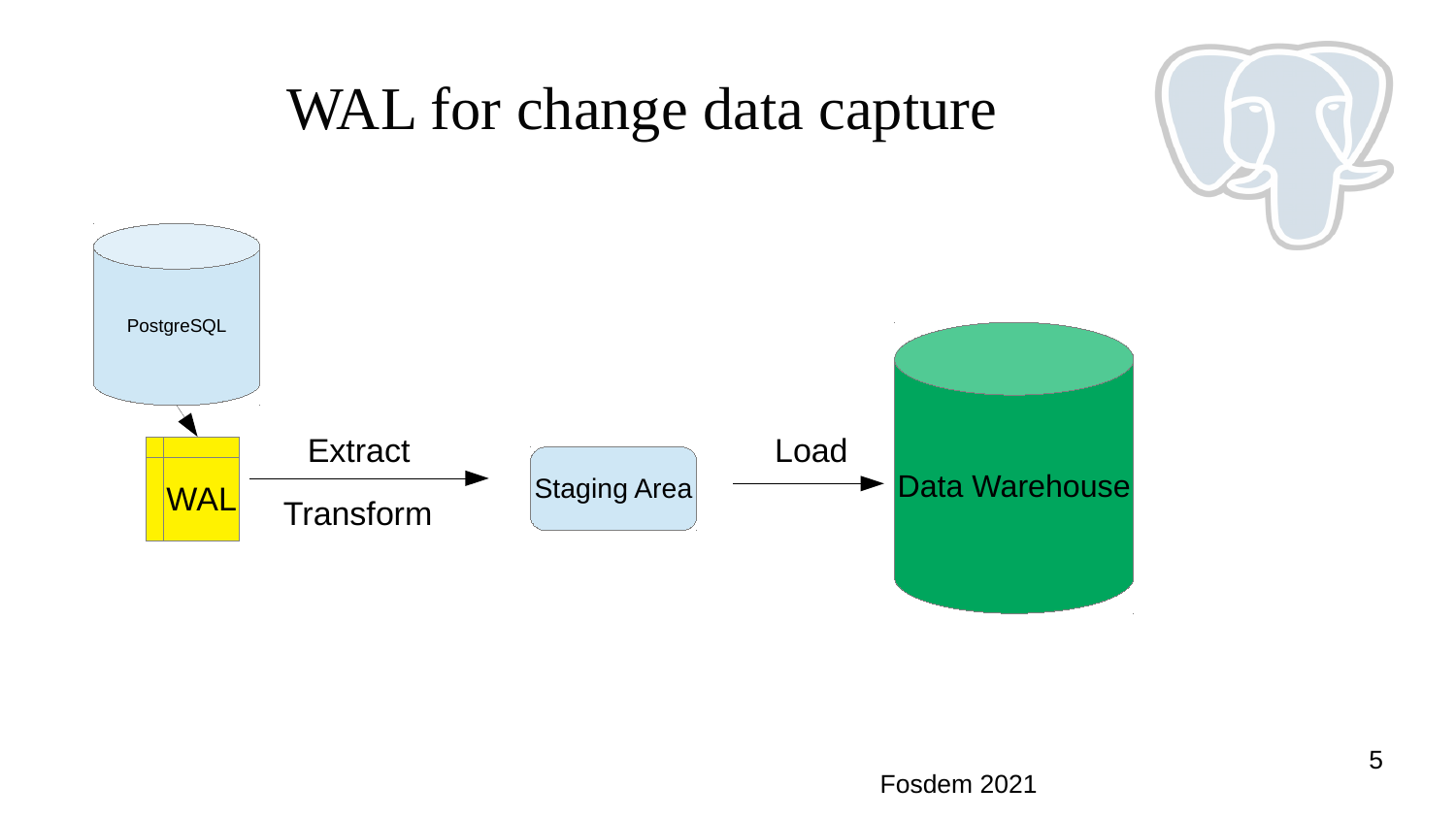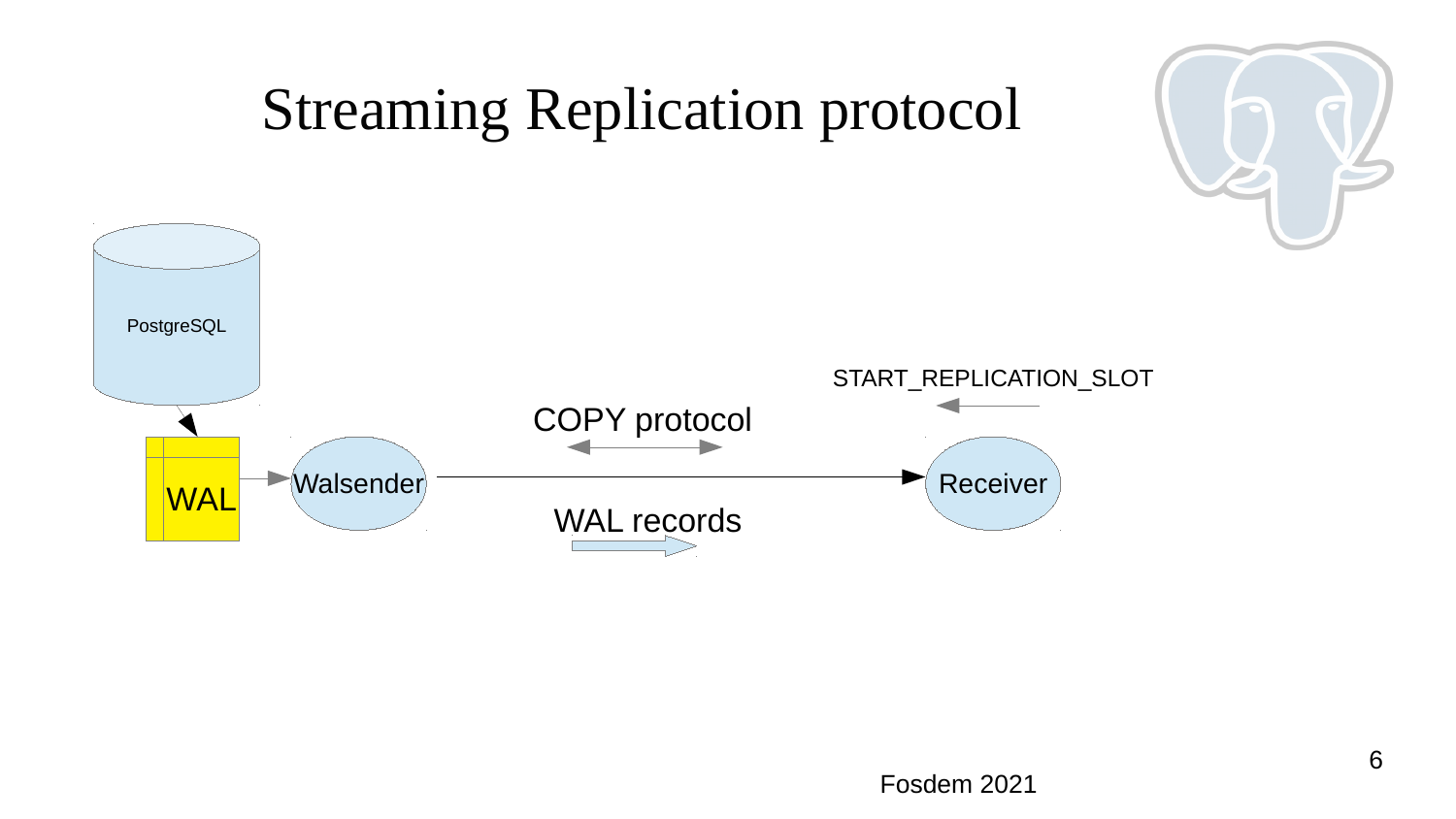## Requesting a logical log



- ➢ CREATE\_REPLICATION\_SLOT <slot\_name> LOGICAL
- ➢ set wal\_level = logical
- ➢ Replication slot is mandatory
- ➢ max\_replication\_slots should be at least 1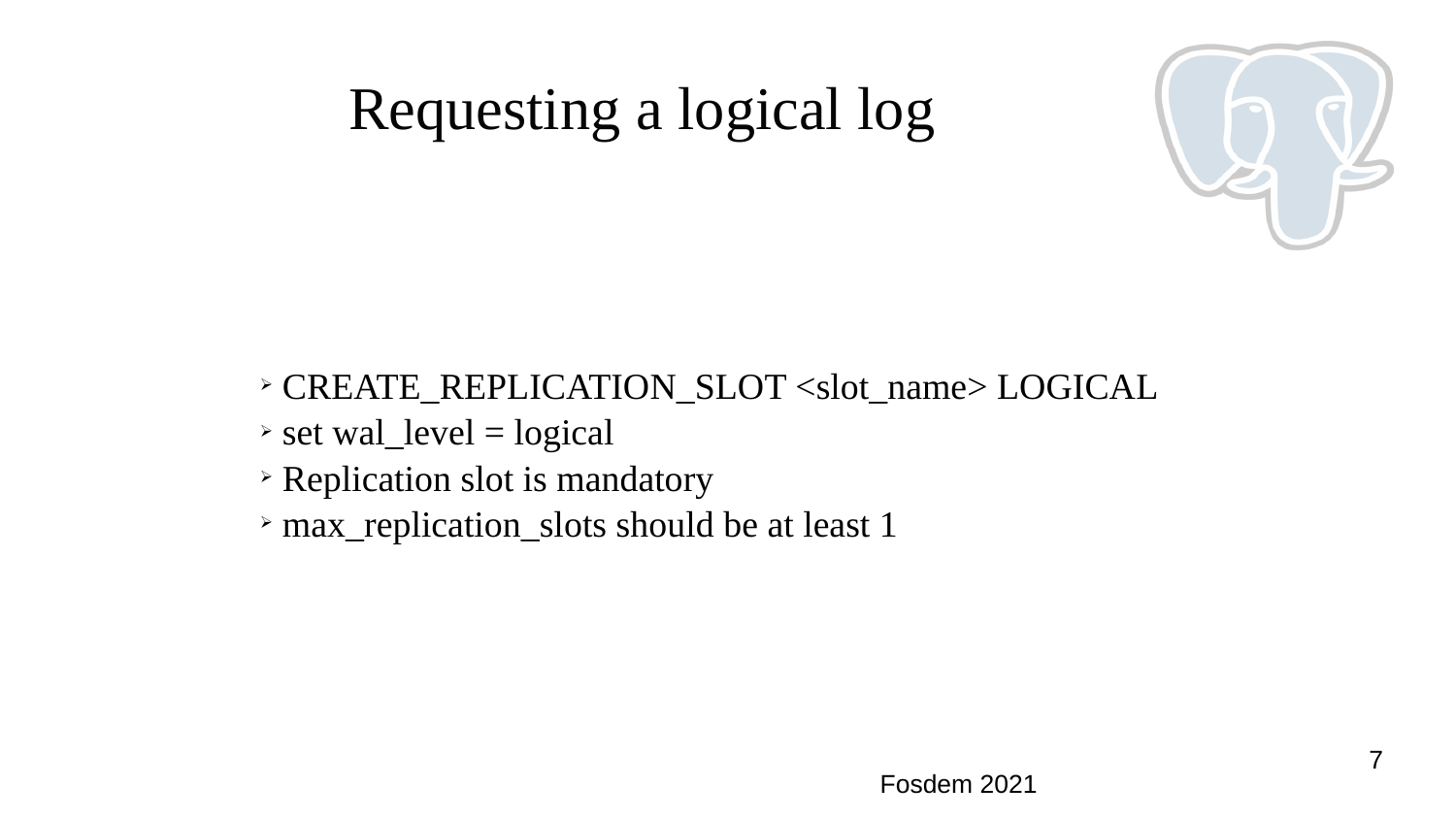# Output Plugin



- ➢ Client provides callback functions to server
- ➢ begin\_cb(), commit\_cb(), change\_cb() are mandatory
- ➢ These functions are meant to emit the WAL log records from server.
- ➢ Create a shared library that has these function definitions
- ➢ Pass it while creating logical replication slot CREATE\_REPLICATION\_SLOT <slot\_name> LOGICAL <output\_plugin\_file>.so
- ➢ Sample plugin provided for testing : test\_decoding.so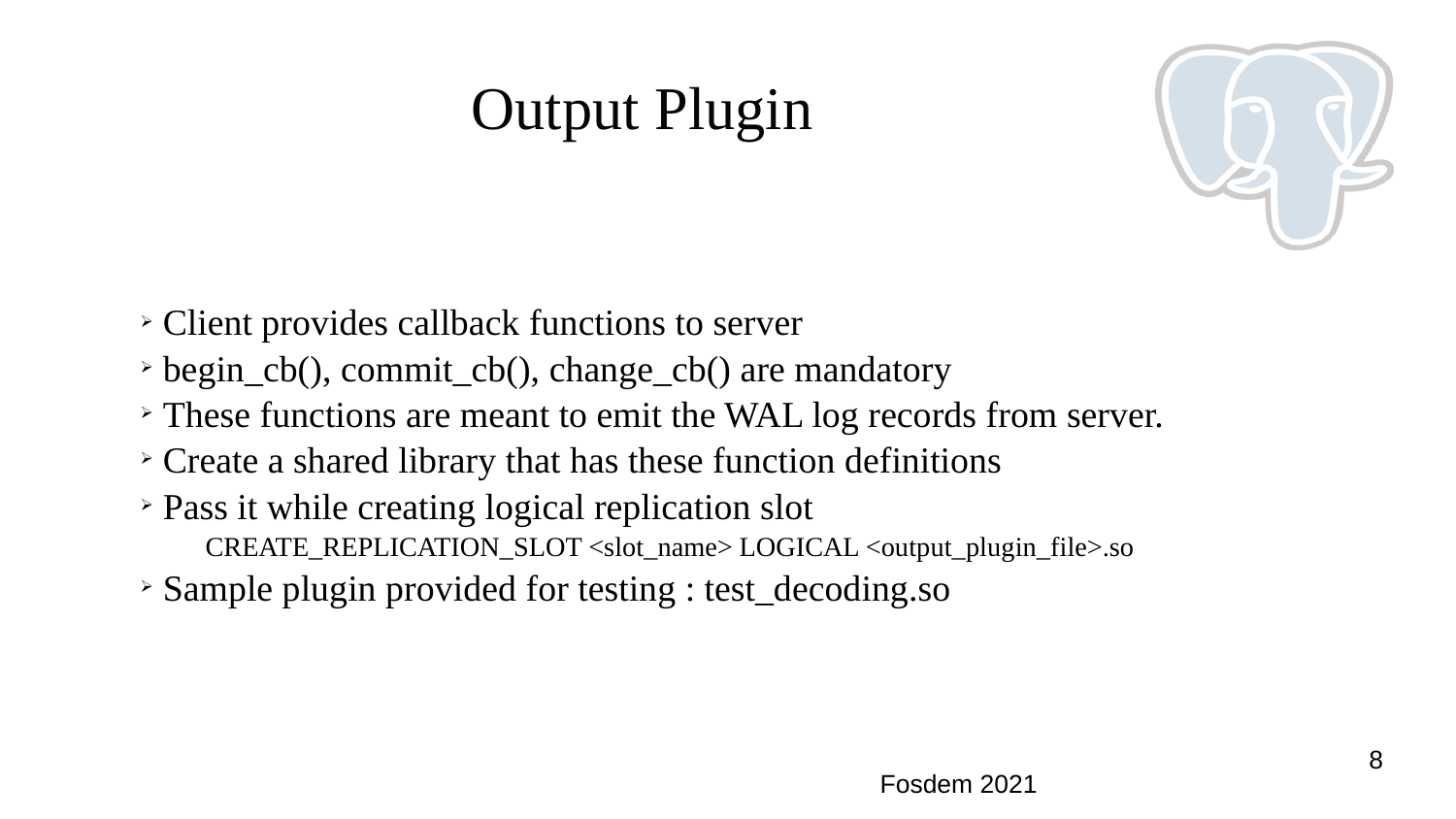# Output Plugin (Cont)

```
void _PG_output_plugin_init(OutputPluginCallbacks *cb)
{
      .......
  cb->startup cb = pg decode startup;
  cb->begin cb = pg decode begin txn;
   cb->change_cb = pg_decode_change;
  cb-\getruncate cb = pg decode truncate;
  cb->commit_cb = pg_decode_commit_txn;
      .......
  cb->shutdown_cb = pg_decode_shutdown;
      .......
   cb->stream_change_cb = pg_decode_stream_change;
  cb->stream_truncate_cb = pg_decode_stream_truncate;
}
```
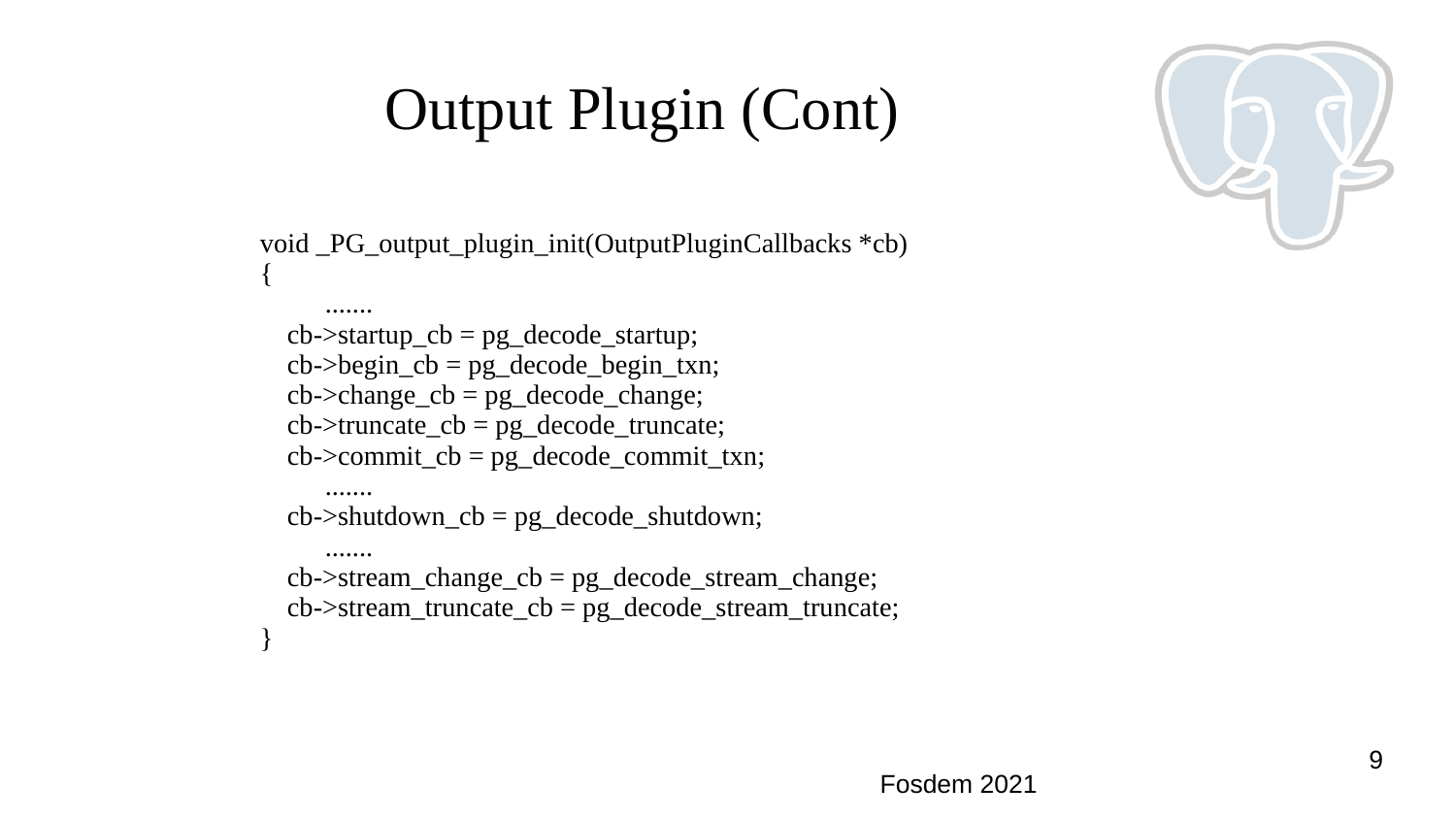# Replication slots



- ➢ Handle to the current position (LSN) in the WAL stream.
- ➢ Can also be used for physical streaming replication
- ➢ Can be thought of as a file pointer which advances at each read.
- ➢ Guarantees that required WAL is retained until consumed.
- ➢ Retains even after server restart.
- ➢ If not consumed, WAL log may eventually consume all disk space.
- ➢ Drop slot if not needed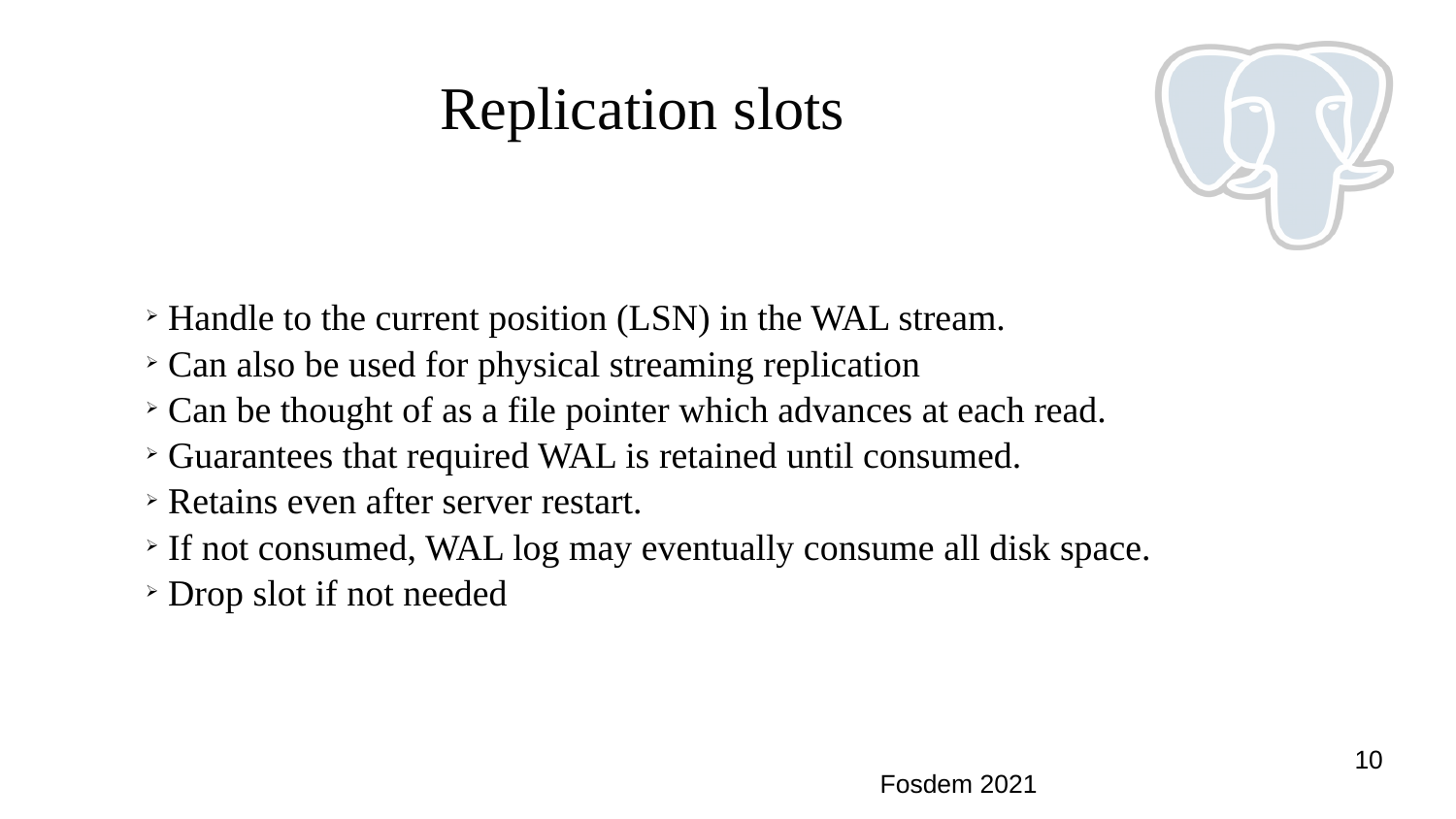# Receiving logical records



#### **Command line : pg\_recvlogical**

\$ pg\_recvlogical -d postgres --create-slot -S myslot

```
postgres=# update tab set v = 'd', id1 = 10 where id1 = 11;
UPDATE 1
```
\$ pg\_recvlogical -d postgres -S myslot --start -f - BEGIN 543 table public.tab: UPDATE: id[integer]:251 id1[integer]:11 v[character varying]:'d' COMMIT 543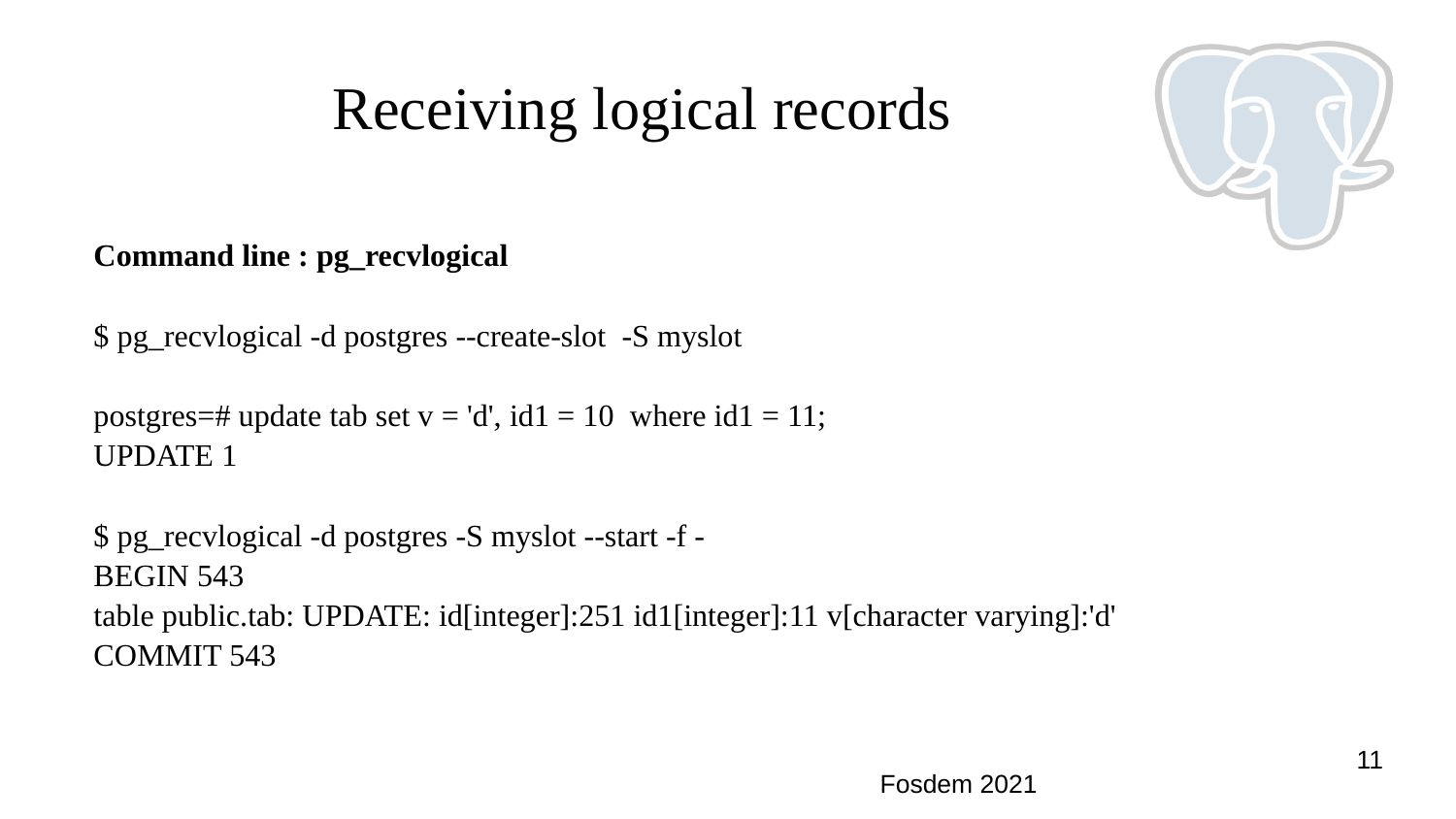# Receiving logical records (cont.)



### **SQL level API**

```
postgres=# update tab set v = 'd', id1 = 11 where id1 = 10;
UPDATE 1
```
postgres=# SELECT \* FROM pg\_logical\_slot\_get\_changes('myslot', NULL, NULL); lsn | xid | data

```
-----------+-----+------------------------------------------------------------------------------------
```
0/16A7588 | 545 | BEGIN 545

0/16A7588 | 545 | table public.tab: UPDATE: id[integer]:251 id1[integer]:11 v[character varying]:'d'

```
0/16A7808 | 545 | COMMIT 545
```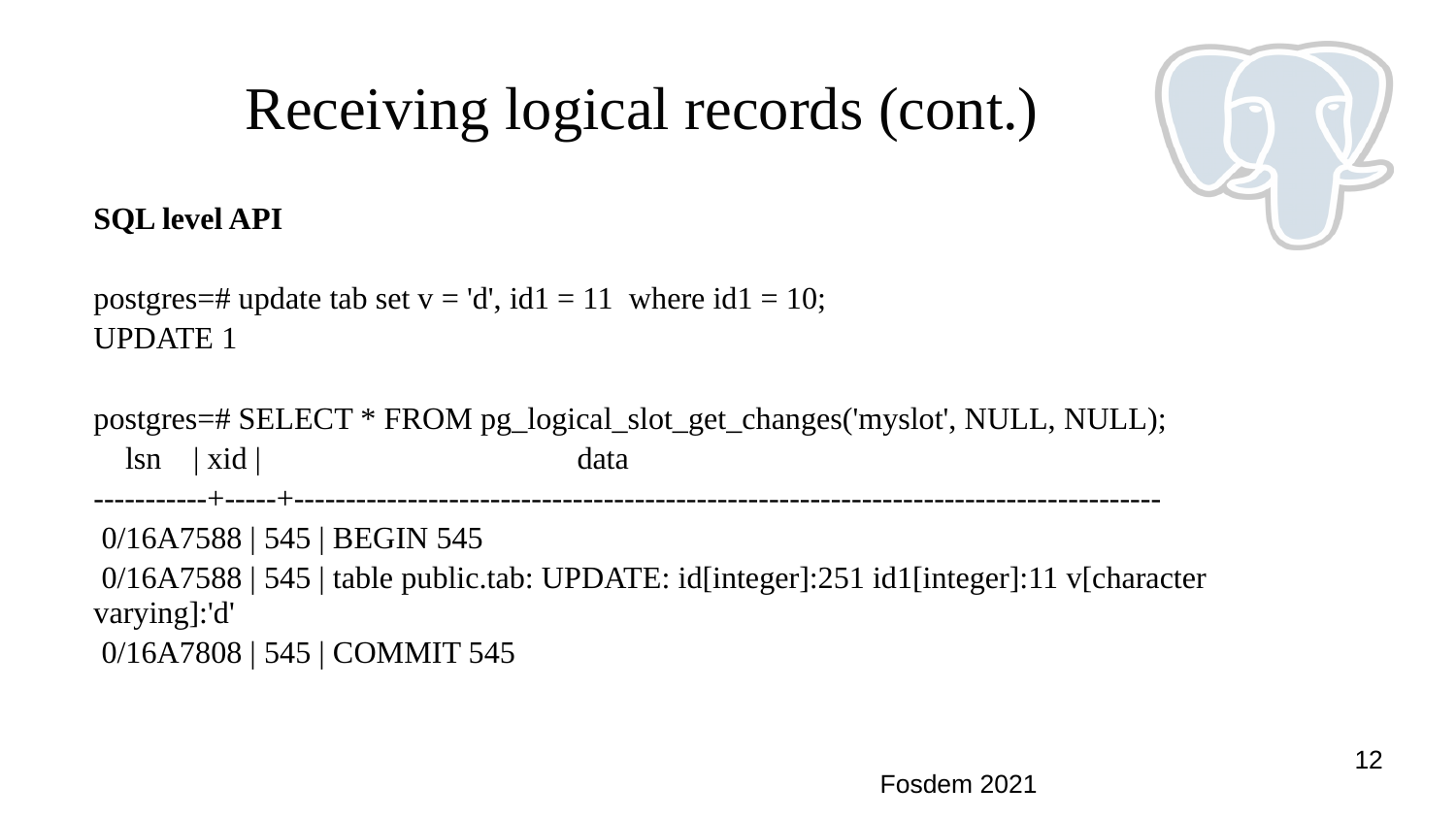## Points to be noted



- ➢ Logical decoding skips DDL operations.
- ➢ Each replication slot decodes changes from one particular database.
- ➢ change\_cb() does not get called until transaction commit.
	- ➢ It means, receiver receives changes only after they are committed.
- ➢ Upcoming PostgreSQL 14 added support to decode uncommitted changes using different set of callbacks.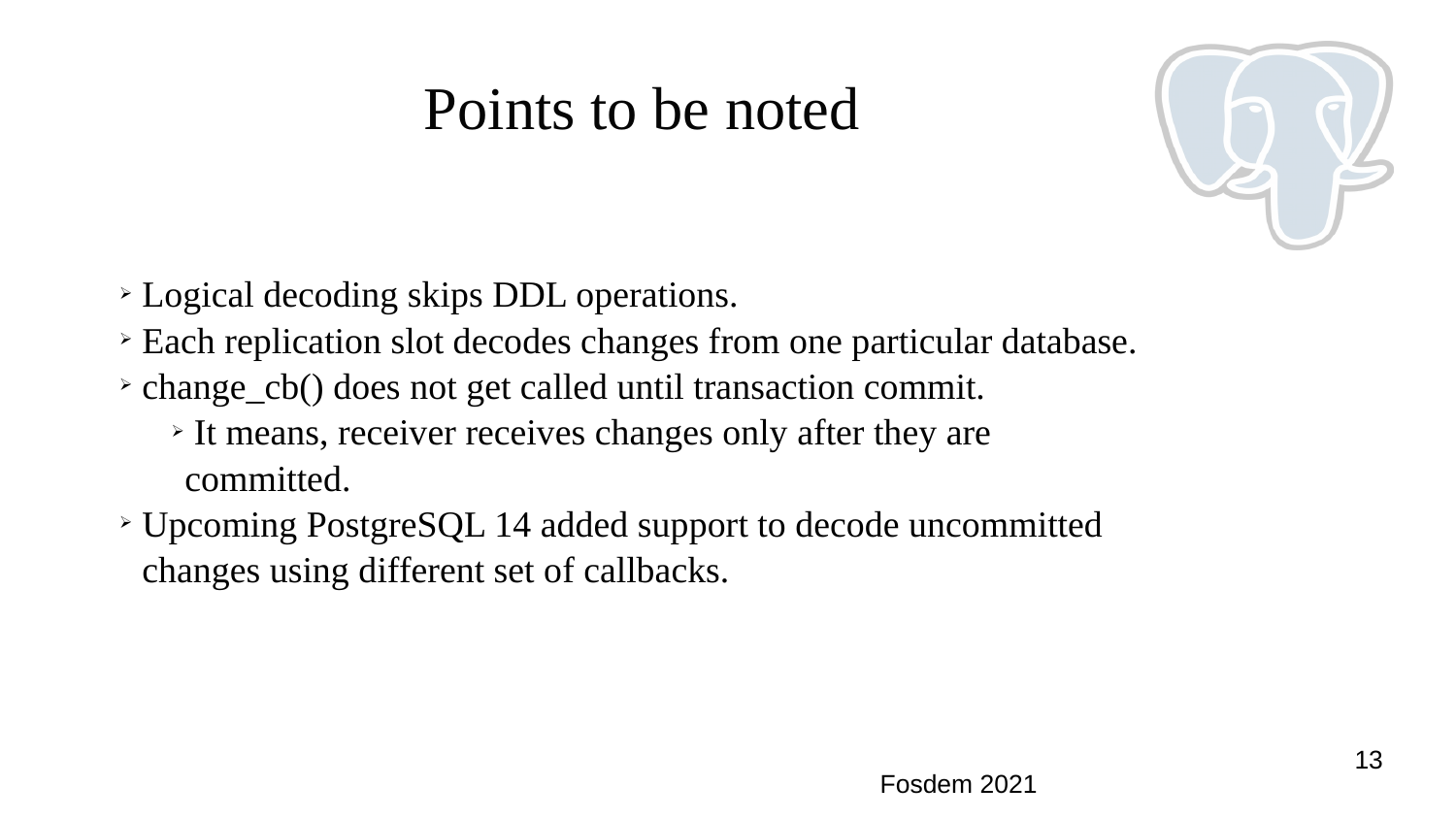# Replica Identity



➢ ALTER TABLE <table\_name> REPLICA IDENTITY [ NOTHING | USING INDEX <name> | FULL ]

- ➢ A way to specify which unique index column should be included in the OLD tuple for UPDATE and DELETE records.
- ➢ Used only for logical decoding.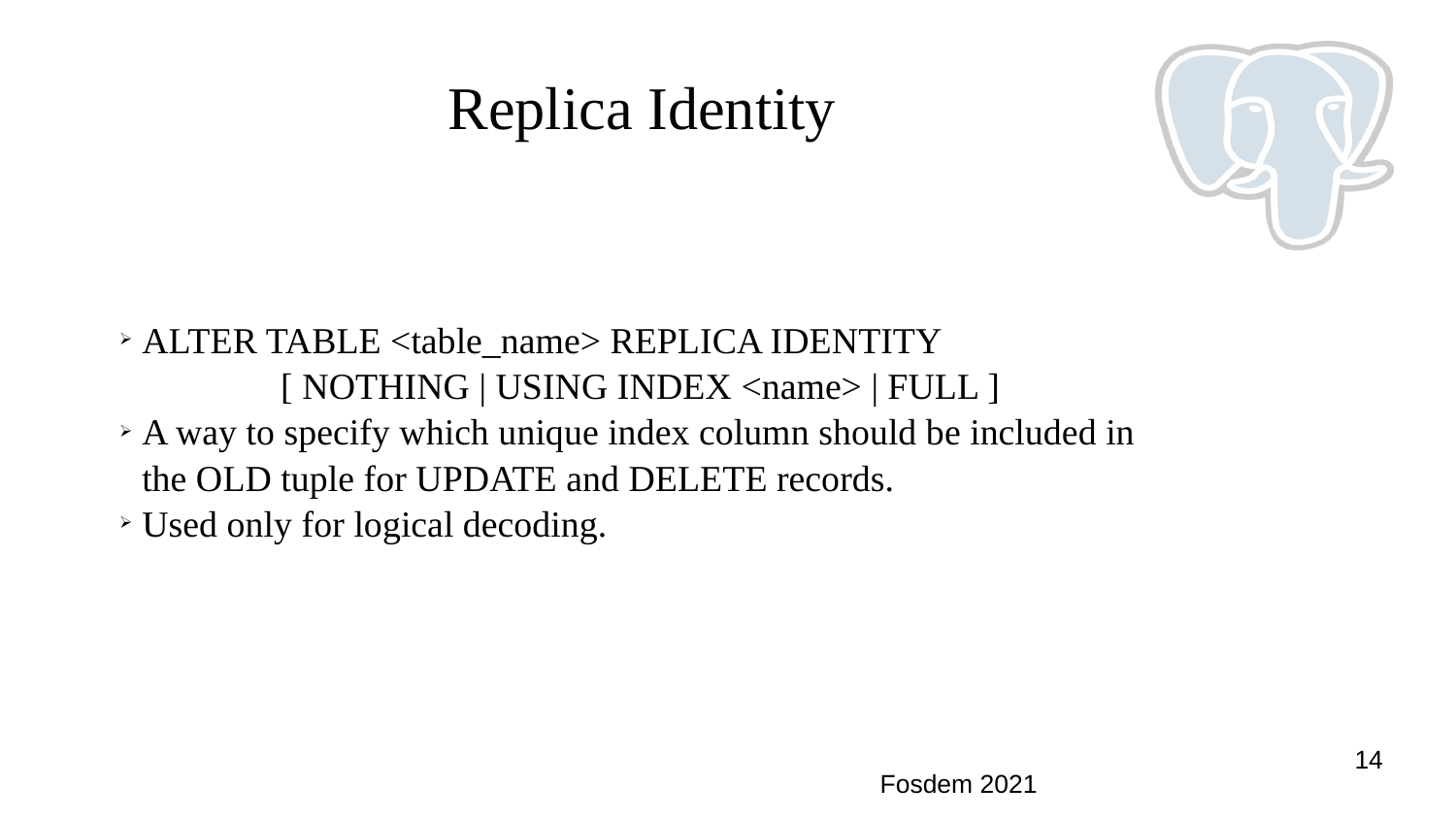# Logical Replication



CREATE PUBLICATION **insert\_only\_publication** FOR TABLE mydata WITH (publish  $=$  'insert');

CREATE SUBSCRIPTION **mysub** CONNECTION 'host=192.168.1.50 port=5432 user=foo dbname=foodb' PUBLICATION mypublication, **insert\_only\_publication**;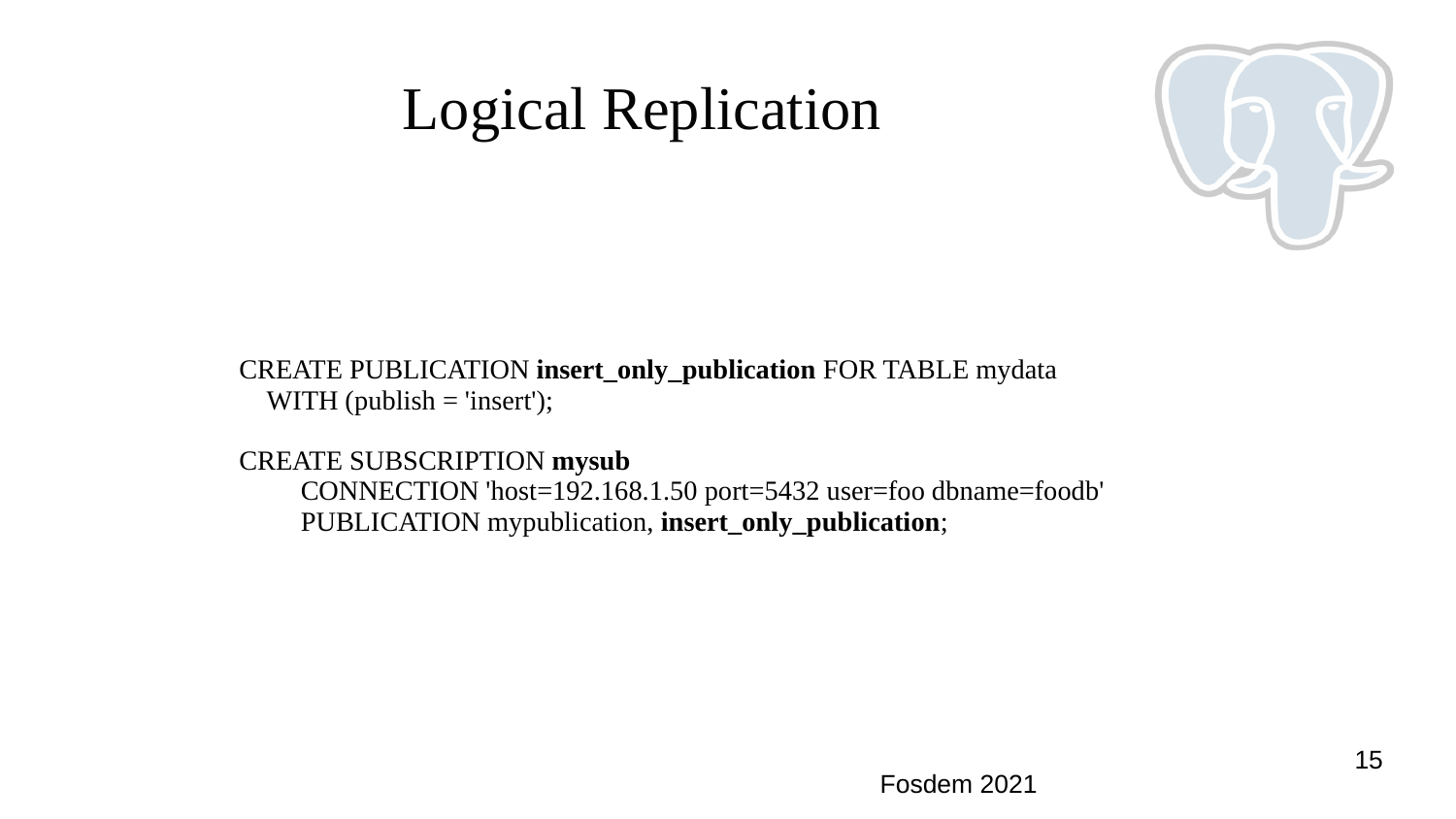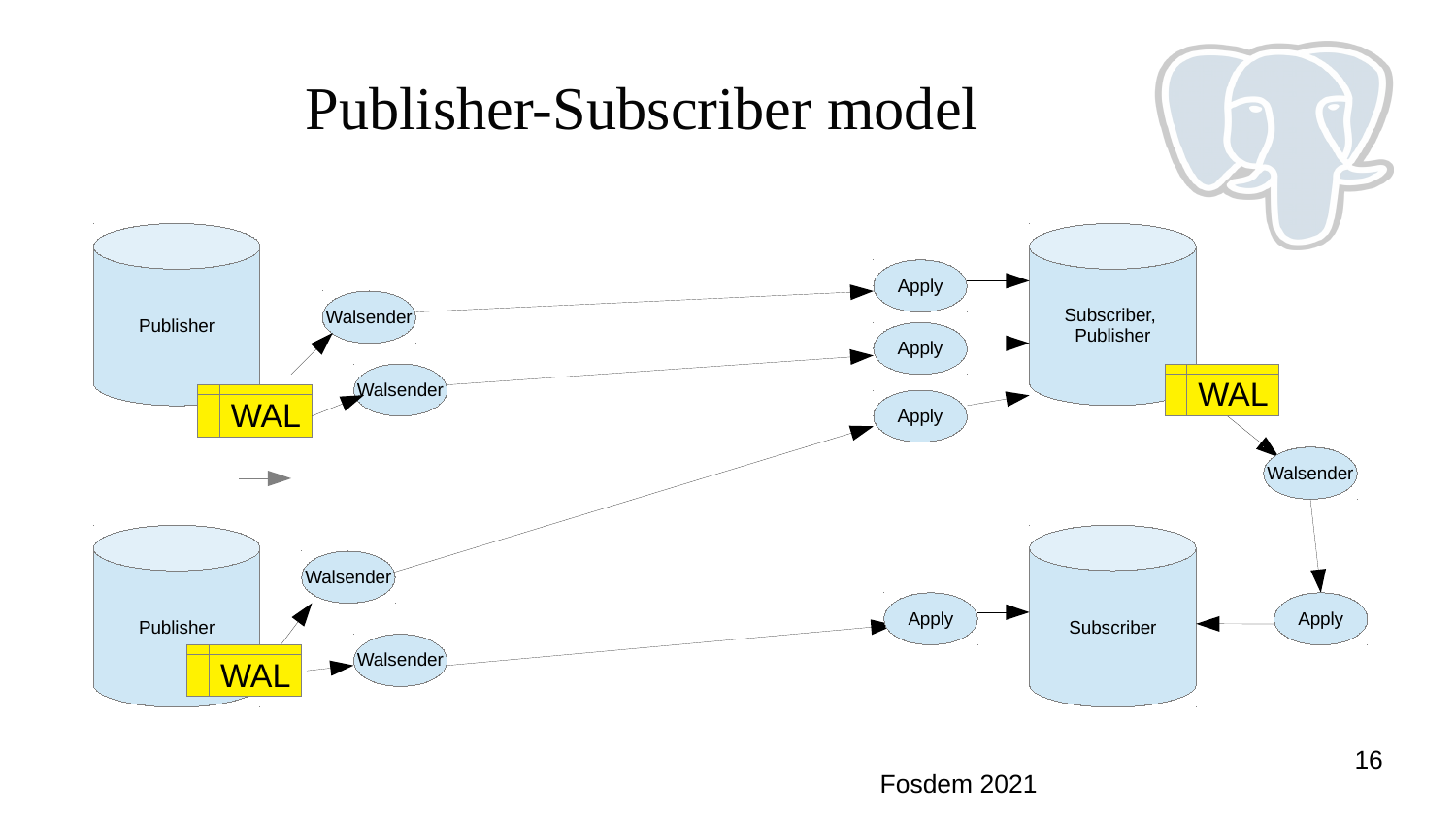## Use Cases



- ➢ CDC tools like debezium use wal2json plugin and Postgres Decoderbufs
- ➢ Multi-master replication (Postgres-BDR, pglogical)
- ➢ Online upgrade
- ➢ Redundancy in sharded tables
- ➢ Aggregation : Plugin itself can output aggregated data
- ➢ Replicate to a foreign table using foreign data wrapper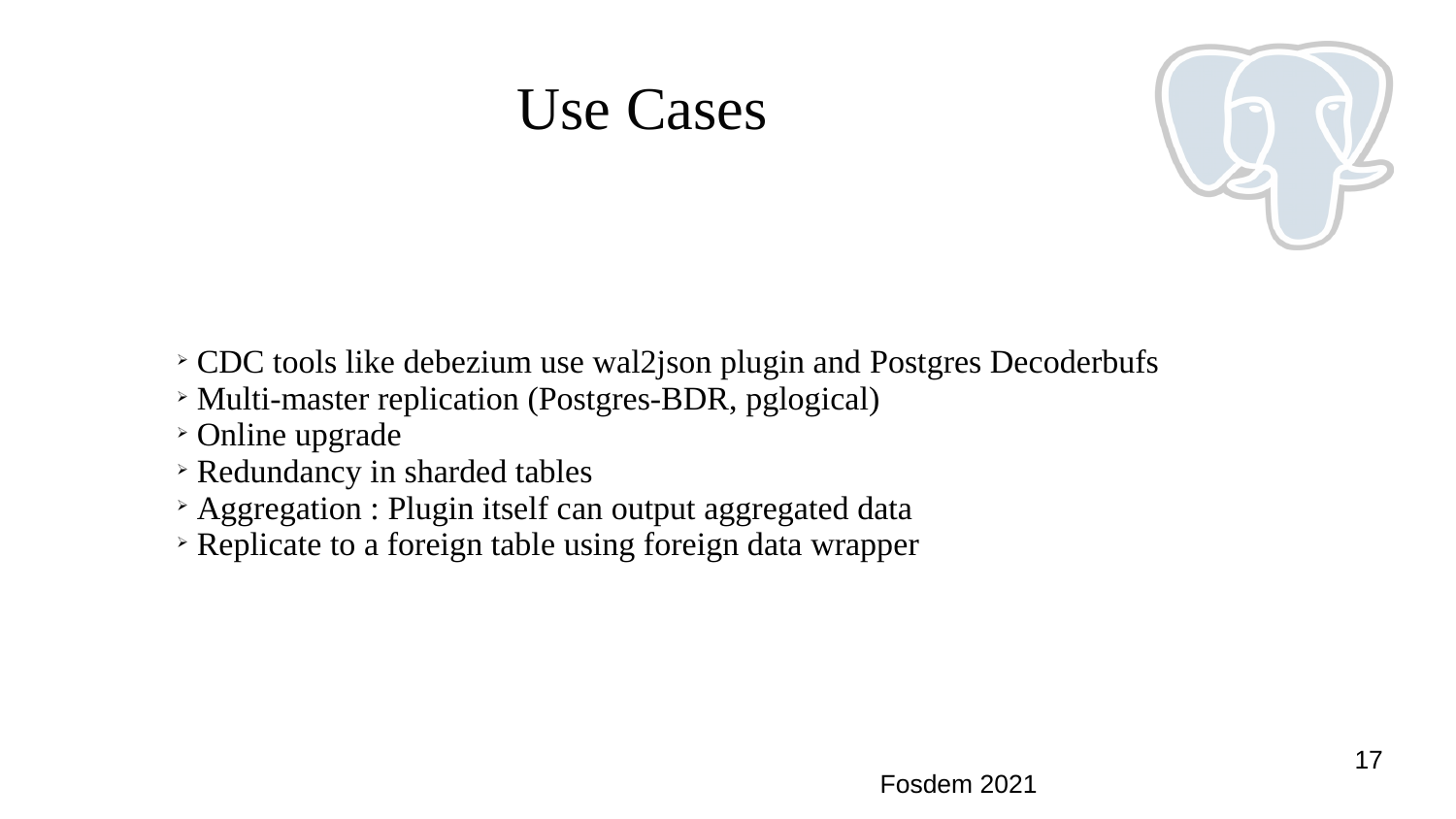# Todos / Upcoming features



- ➢ Streaming large in-progress transactions (stream\_commit\_cb)
	- ➢ Will be available in upcoming Postgres 14
- ➢ Support for streaming transaction records for two-phase transactions.
	- ➢ Will be available in upcoming Postgres 14
- ➢ Replication slots are not synced to hot standbys Work in progress
- ➢ Logical replication of a sequence is not supported Work in progress
- ➢ Parallelism in Logical decoding (and also during apply)